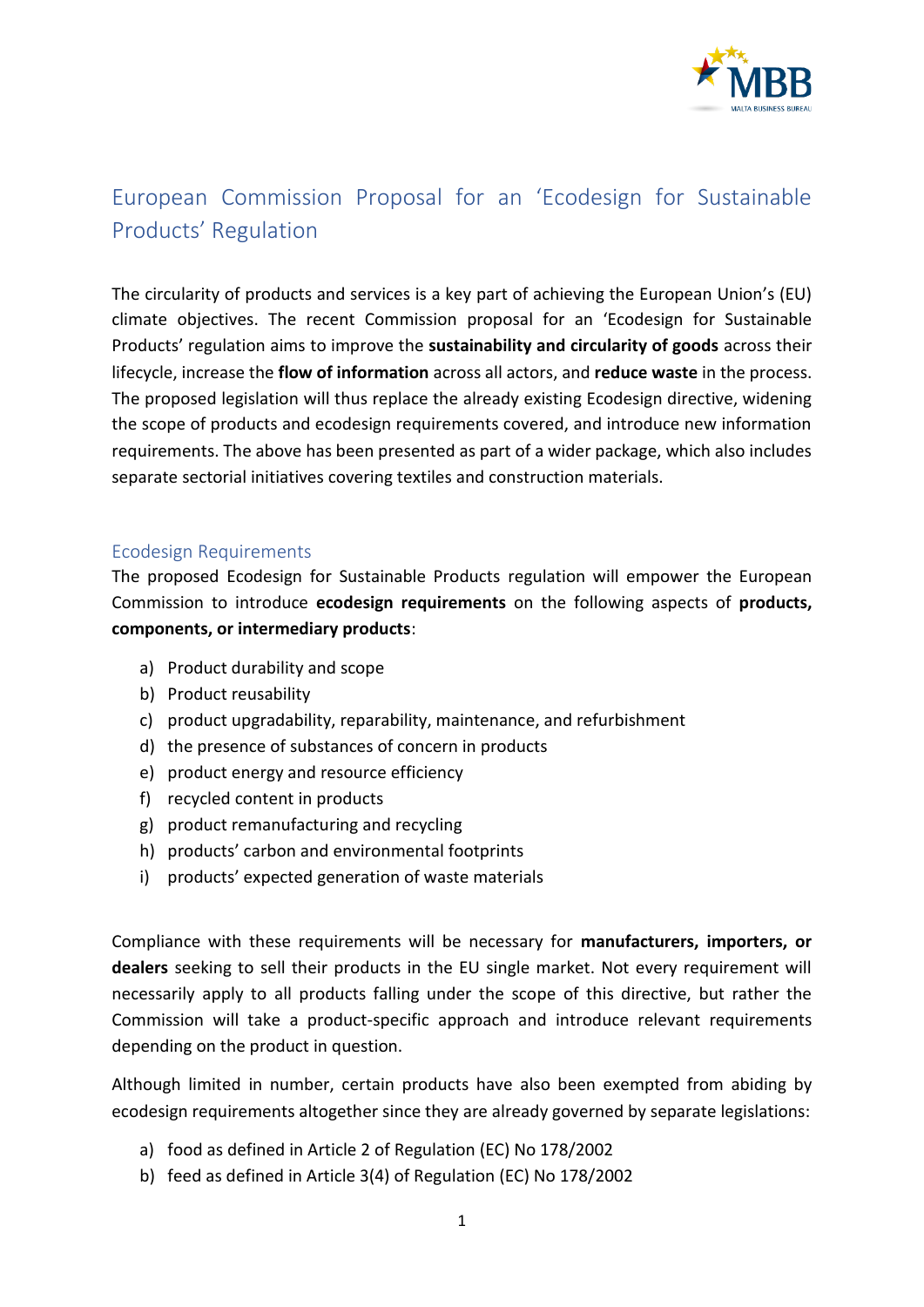- c) medicinal products for human use as defined in Article 1(2) of Directive 2001/83/EC
- d) veterinary medicinal products as defined in Article 4(1) of Regulation (EU) 2019/6
- e) living plants, animals, and micro-organisms
- f) products of human origin
- g) products of plants and animals relating directly to their future reproduction

The European Commission has recognized the importance of reducing the negative impact of new requirements on competitiveness and the quality of European products. In this respect, it has put forward several qualifications and limitations on the scope of the requirements to take into consideration aspects such as the functionality of the product; health & safety; affordability; competitiveness of SMEs; limitations on the use of proprietary technology; and bureaucracy.

## Information Requirements

Aside from ecodesign requirements, products falling under the scope of this proposed regulation will have to also comply with certain **information requirements**. The premise is that information flows across all actors in the supply chain is crucial to create a truly circular economy and limit wastage. To this end, the Commission is proposing a **Digital Product Passport** (DPP) which will capture, as appropriate, all information relating to a particular product on characteristics such as:

- Information on product performance
- Information for consumers/end-users on how to install, use, maintain and repair product
- Information for treatment facilities on disassembly, recycling, or disposal
- Other information on product handling by parties other than the manufacturer

The DPP will always have to be accurate and publicly accessible, even when physical access to the products is not possible (e.g., distance buying or online shopping). Moreover, the passport must be connected via a data carrier to a unique product identifier. The Commission proposal has nonetheless introduced a degree of flexibility in the way the DPP is provided, either on the product itself; on its packaging; in a product passport; on a label; in a manual; or on a freely accessible website/app. The language in which this information is presented must be easily understood by the residents of that member states, which will be decided upon by the national government in question.

Information requirements shall also be placed on large operators which destroy or discard of unsold consumer products. These operators will be obliged to provide **information on the number of unsold goods discarded** per year according to certain categories, the reasons why these were discarded, and information on the delivery of discarded products prepared for reuse, remanufacturing, recycling, energy recovery and disposal operations. The Commission